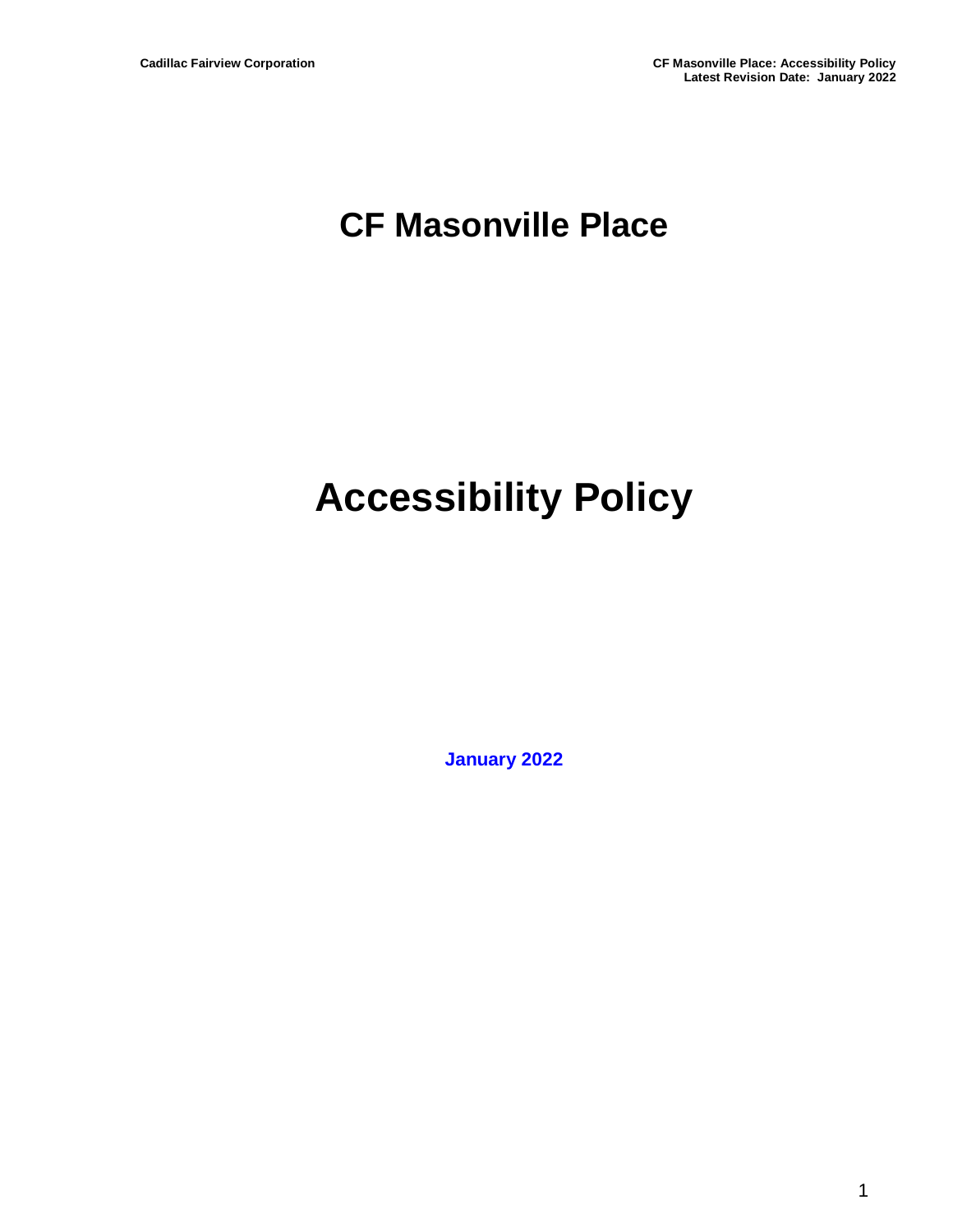#### **TABLE OF CONTENTS**

#### **Accessibility Policy**

#### **In Compliance with AODA O. Reg. 429/07 and O. Reg. 191/11**

#### **Up to and Including Compliance Deadlines of 2012-December 2022**

| 1.0 |                                                                               |  |  |  |
|-----|-------------------------------------------------------------------------------|--|--|--|
| 2.0 |                                                                               |  |  |  |
| 3.0 |                                                                               |  |  |  |
| 4.0 |                                                                               |  |  |  |
| 4.1 |                                                                               |  |  |  |
| 4.2 |                                                                               |  |  |  |
| 4.3 |                                                                               |  |  |  |
| 4.4 |                                                                               |  |  |  |
| 4.5 |                                                                               |  |  |  |
| 5.0 |                                                                               |  |  |  |
| 5.1 |                                                                               |  |  |  |
| 5.2 |                                                                               |  |  |  |
| 6.0 |                                                                               |  |  |  |
| 6.1 |                                                                               |  |  |  |
| 6.2 | Individualized Emergency Response Plans for Cadillac Fairview Employees<br>15 |  |  |  |
| 7.0 |                                                                               |  |  |  |
| 8.0 |                                                                               |  |  |  |
|     |                                                                               |  |  |  |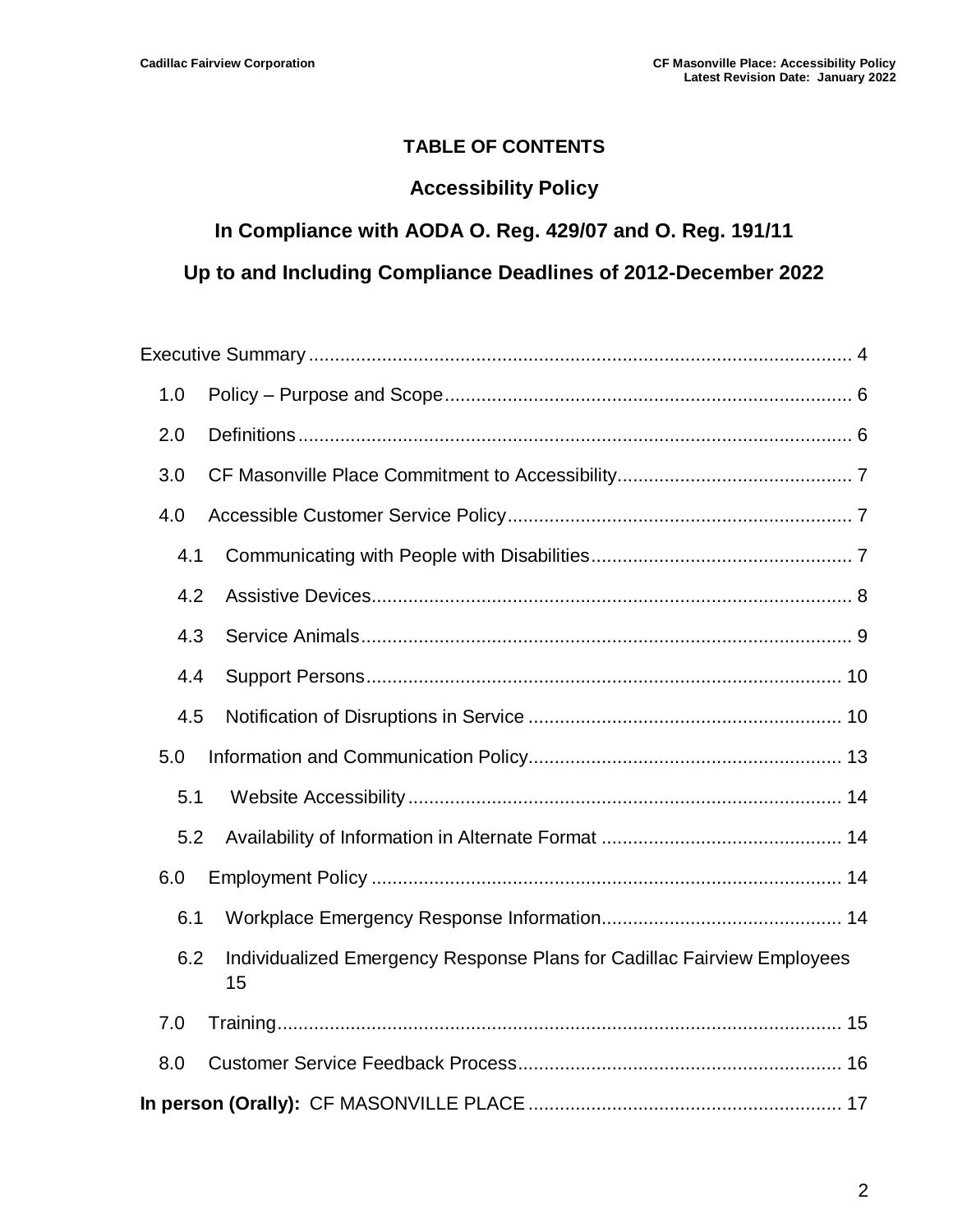|  | 9.0  |  |  |
|--|------|--|--|
|  | 10.0 |  |  |
|  |      |  |  |
|  |      |  |  |
|  | 12.0 |  |  |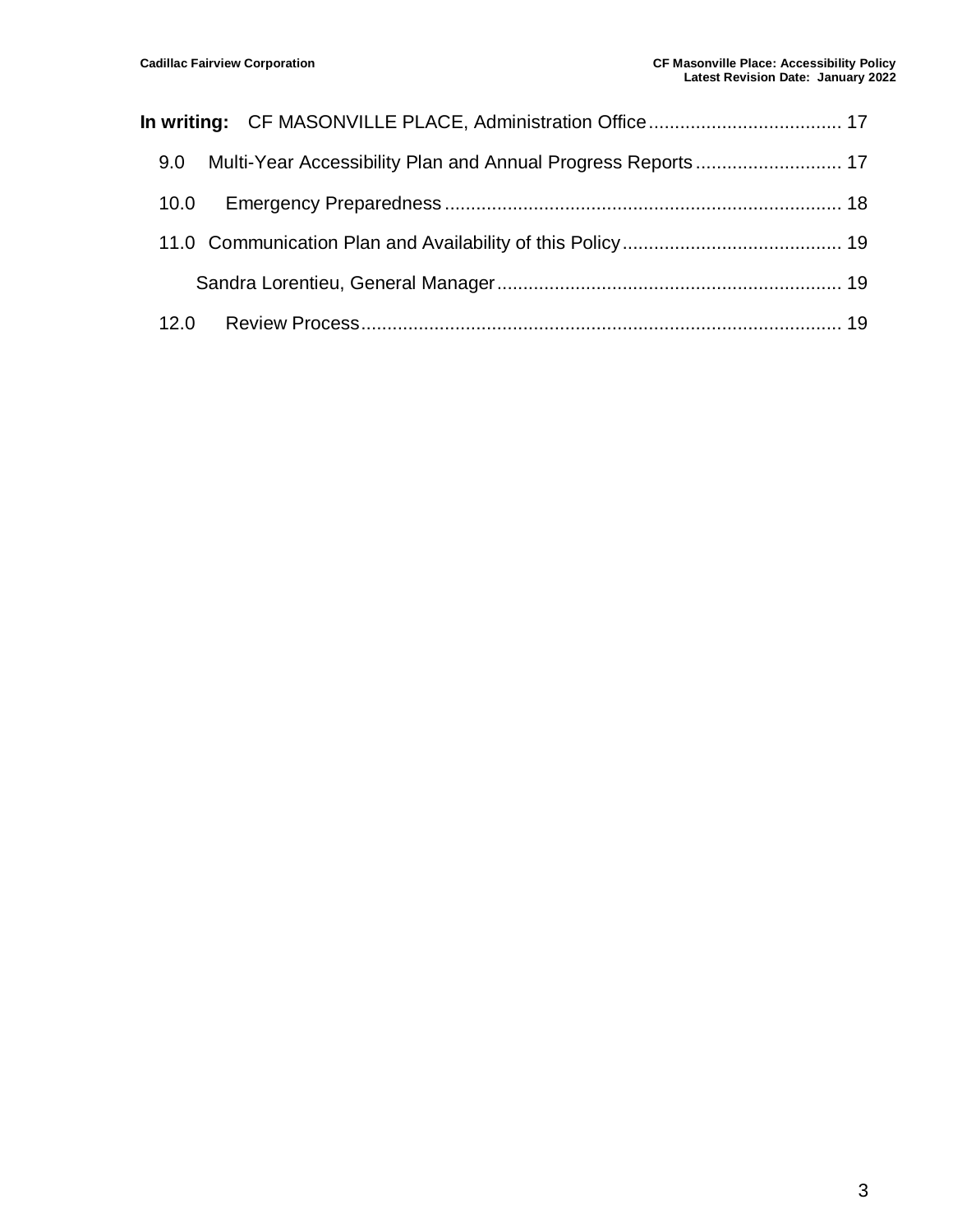## **Executive Summary**

<span id="page-3-0"></span>The Accessibility for Ontarians with Disabilities Act, 2005 (AODA) is a law passed by the Ontario legislature that is intended to facilitate full accessibility throughout the Province of Ontario for persons with disabilities by 2025.

The AODA will achieve this aim by developing, implementing and regulating Accessibility Standards that will guide the principles and requirements of creating accessibility in the following areas:

- customer service
- information and communications
- transportation
- built environment
- employment

Accessibility Standards will be established by regulation under the Act and will be coordinated with staggering deadlines. It is important to note that 2025 is a proposed end date and obligated organizations will be required to meet accessibility requirements with much earlier timelines.

The first regulated accessibility standard established under the authority of AODA is the Accessibility Standards for Customer Service, Ontario Regulation 429/07, which came into effect on January 1, 2008 and requires compliance by January 1, 2012. In summary, the Regulation requires the creation of an accessible customer service policy and training of all staff, agents and volunteers who provide goods and services on behalf of CF Masonville Place

The second regulated accessibility standard established under the AODA is the Integrated Accessibility Standard, Ontario Regulation O. Reg. 191/11. The Integrated Standard was introduced on June 7, 2011. The Integrated Standard has staggered deadlines beginning in January 2012 and ending in January 2021. This Standard includes the following areas:

- Information and Communications
- Employment
- Transportation (not applicable to Cadillac Fairview) and
- Design of Public Spaces O. Reg. 413/12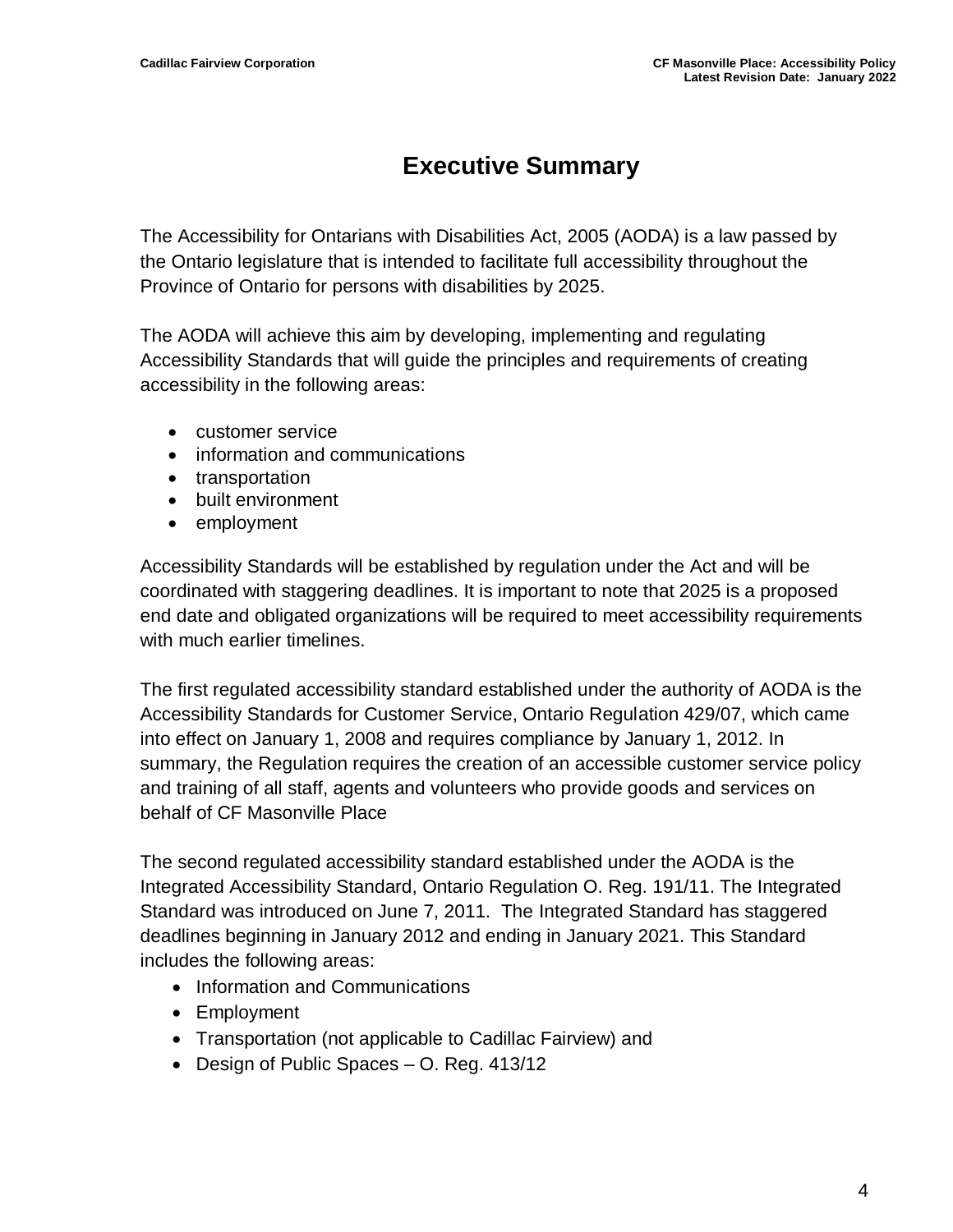CF MASONVILLE PLACE is the premier shopping Centre in London, situated at the intersection of Fanshawe Park Road and Richmond Street. CF MASONVILLE PLACE is ideally located to serve the shopping needs of communities in London and the surrounding communities. CF MASONVILLE PLACE has over 170 stores including the anchor stores Hudson's Bay and Silver City Cinemas. The building size is just less than 900,000 square feet. This document outlines CF MASONVILLE PLACE'S commitment, as well as, procedures and practices in ensuring accessibility to customers and employees with disabilities.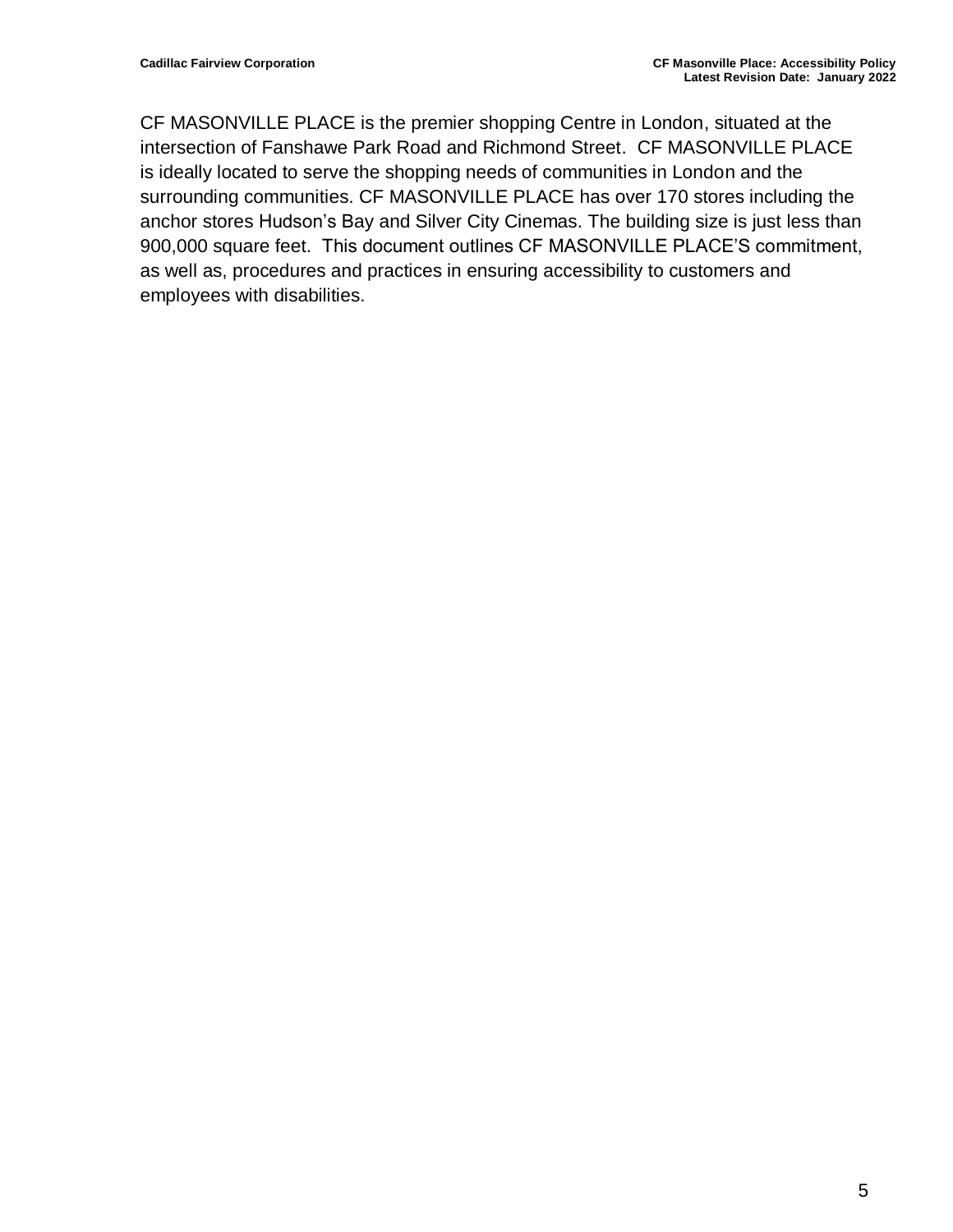#### **CF Masonville Place**

### **Accessibility Policy**

#### <span id="page-5-0"></span>**1.0 Policy – Purpose and Scope**

This policy updates CF Masonville Place existing Accessible Customer Service Policy. This policy implements the requirements of both the Accessible Customer Service Standard and the Integrated Accessibility Standards (Information and Communication, Employment, Transportation, Design of Public Spaces), Ontario Regulation 429/07, Ontario Regulation 191/11 and Ontario Regulation 413/12 under the Accessibility for Ontarians with Disabilities Act, 2005 (AODA).

#### <span id="page-5-1"></span>**2.0 Definitions**

#### **"Disability"** means:

- (a) any degree of physical disability, infirmity, malformation or disfigurement that is caused by bodily injury, birth defect or illness and, without limiting the generality of the foregoing, includes diabetes mellitus, epilepsy, a brain injury, any degree of paralysis, amputation, lack of physical coordination, blindness, or visual impediment, deafness or hearing impediment, muteness or speech impediment, or physical reliance on a guide dog or other animal or on a wheelchair or other remedial appliance or device,
- (b) a condition of mental impairment or a developmental disability,
- (c) a learning disability, or a dysfunction in one or more of the processes involved in understanding or using symbols or spoken language,
- (d) a mental disorder, or
- (e) an injury or disability for which benefits were claimed or received under the insurance plan established under the Workplace Safety and Insurance Act, 1997.

The above includes disabilities of different severity, visible as well as non-visible disabilities, and disabilities the effects of which may come and go.

Information about any person's disability is personal and private and must be treated confidentially.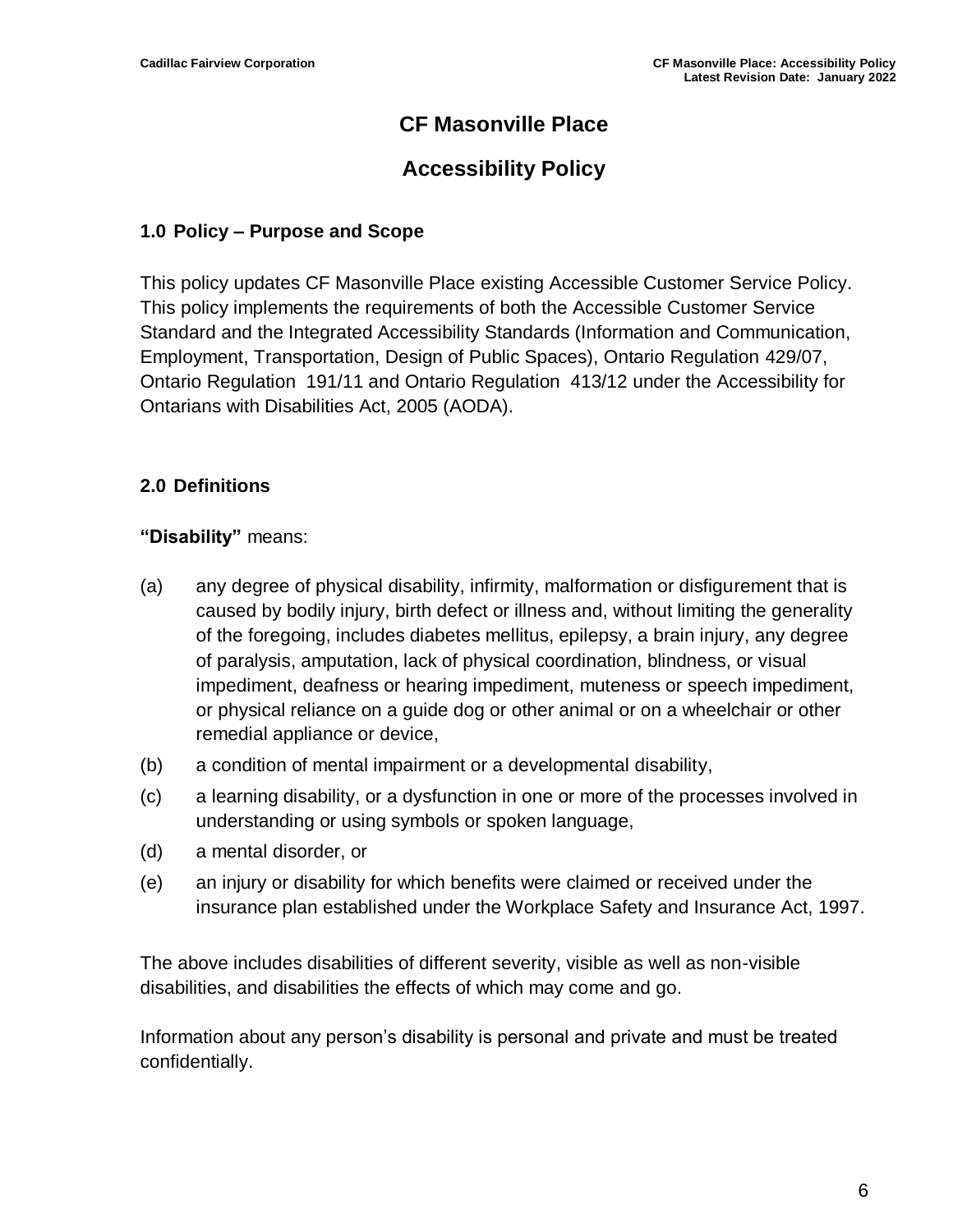#### <span id="page-6-0"></span>**3.0 CF Masonville Place Commitment to Accessibility**

In fulfilling our mission, CF Masonville Place strives at all times to provide its goods and services in a way that respects the dignity and independence of people with disabilities. CF Masonville Place is committed to giving people with disabilities the same opportunity or reasonable alternative to access our goods and services and allowing them to benefit from the same or similar services, in the same place and in a similar way as other visitors.

It is the policy of CF Masonville Place to promote accessibility for people with disabilities based upon the core principles of dignity, independence, inclusion, integration, responsiveness and equality of opportunity.

CF Masonville Place is committed to compliance with AODA and its accessibility standards. We shall provide accessibility and accommodation for persons with disabilities through AODA's customer service standard, integrated accessibility standard and all other standards as they are developed, and in accordance with the requirements of the Ontario Human Rights Code.

CF Masonville Place is committed to excellence in serving all customers, including people with disabilities, and shall carry out its functions and responsibilities in compliance with AODA's Accessibility Standards for Customer Service and Integrated Accessibility Standards as follows:

#### <span id="page-6-1"></span>**4.0 Accessible Customer Service Policy**

#### <span id="page-6-2"></span>**4.1 Communicating with People with Disabilities**

CF Masonville Place shall take reasonable steps to communicate with persons with disabilities in ways that take into account their disability and accessibility needs.

CF Masonville Place shall also ensure that all staff, volunteers and others dealing with the public on behalf of CF Masonville Place are properly trained in how to communicate with visitors with various types of disabilities.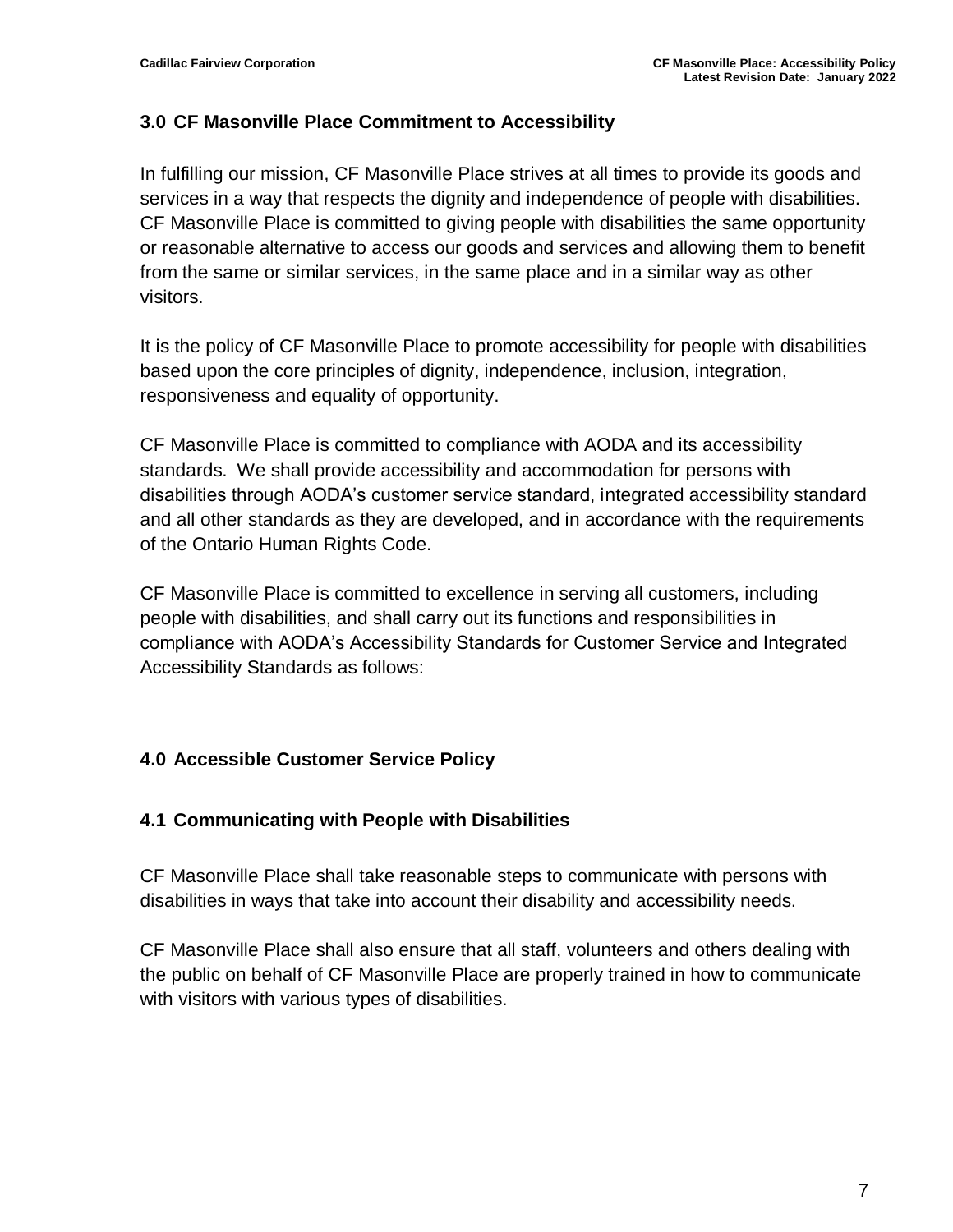#### <span id="page-7-0"></span>**4.2 Assistive Devices**

For the purposes of this policy:

**"Medical aid"** means: An assistive device including respirators and portable oxygen supplies.

**"Mobility assistive device"** means: A cane, walker or similar aid.

**"Personal Assistive Devices"** means: Any aids including communication, cognition, personal mobility, medical or technical aids that are used to increase, maintain, or improve the functional abilities of persons with disabilities. Assistive devices include, but are not limited to: wheelchairs, walkers, speech synthesizers, TTYs (Telephone Typewriters or Telephone Teletypes), computer technologies, canes and hearing devices.

CF Masonville Place is committed to serving people with disabilities, who use assistive devices to obtain, use or benefit from its goods and services.

People with disabilities are permitted and encouraged to use their own personal assistive devices to access our facilities and goods and services. Assistive devices such as communication aids, cognition aids, personal mobility aids and medical aids are allowed to be used at all of our facilities where access is possible at the venue.

CF MASONVILLE PLACE will ensure the public is informed of any and all assistive devices that are available for their use while at CF MASONVILLE PLACE including wheelchairs, walkers and strollers. Wheelchair and walker loans are free of charge and available at the Security Office, located on the upper level by Milestones, on the North side of the building. Self-serve vending strollers are located on the lower level, across from Laura Secord and Bluenotes (East part of the mall – in between Entrance #3 and Entrance #4). There is a \$ 6.00 fee to rent a stroller. The machine accepts credit cards, bills, loonies and toonies, with change-making capabilities. Upon return of the stroller, customers will receive a .50 rebate.

CF Masonville Place will also ensure the public is informed of accessibility features available for their use while at CF Masonville Place including elevator and accessible washroom locations.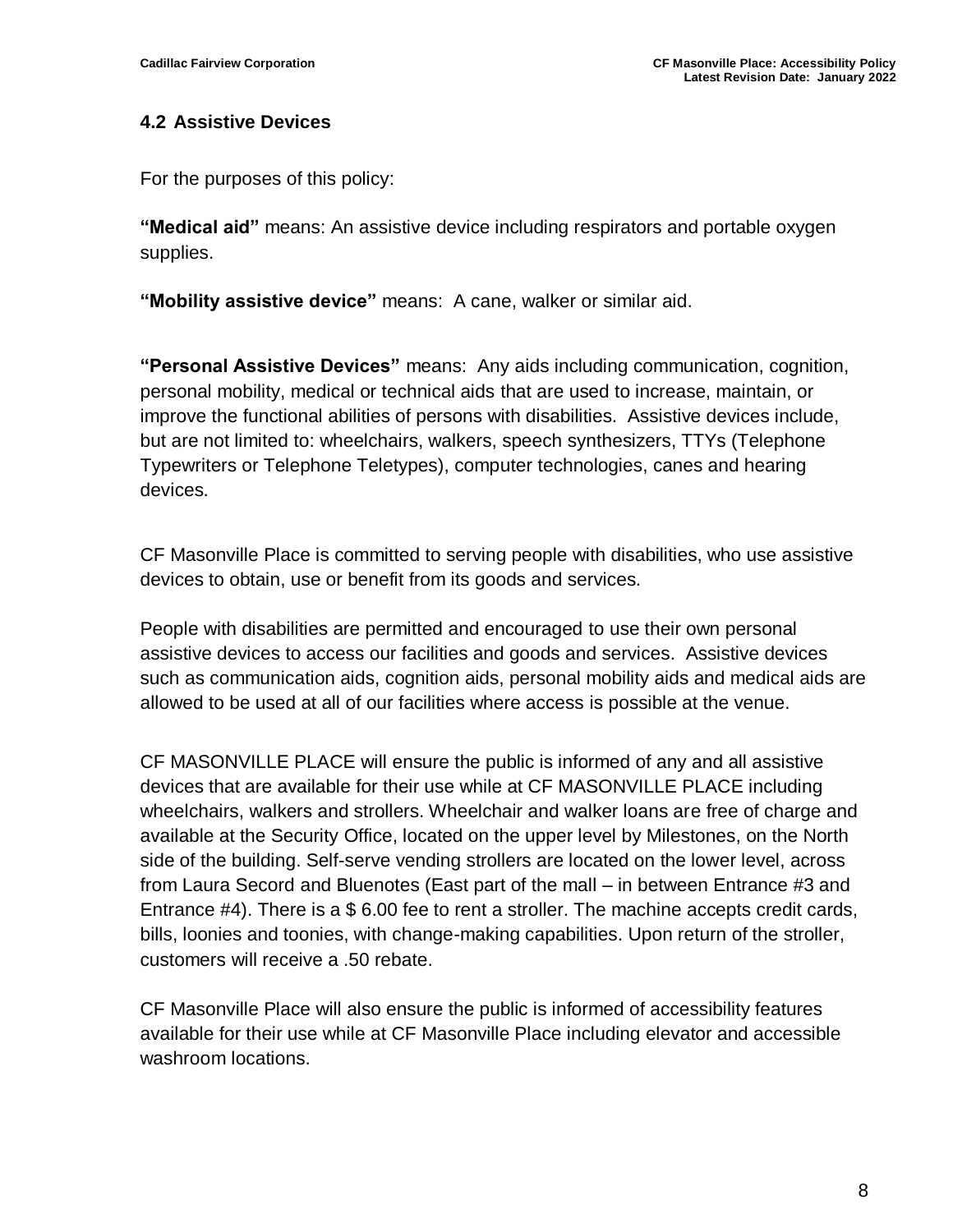CF Masonville Place shall also ensure that staff knows how to use assistive devices that are available to customers of CF Masonville Place and where to locate elevators and accessible washrooms within the facility.

CF Masonville Place shall also ensure that all staff and agents serving the public on behalf of CF Masonville Place are properly trained and familiar with various assistive devices that may be used by customers with disabilities while accessing its goods and services.

#### <span id="page-8-0"></span>**4.3 Service Animals**

For the purposes of this policy a:

**"Guide Dog"** means: A guide dog as defined in section 1 of the *Blind Persons Rights' Act.*

**"Service Animal"** means: An animal that is of service to a person with a disability where it is readily apparent that the animal is used by the person for reasons relating to his or her disability. Verification of a service animal's status can be provided by way of government certification or by a letter from a physician or nurse confirming the animal is required. It is *"readily apparent"* that an animal is a service animal when it is obvious by its appearance or by what it is doing. For example, it may be readily apparent that an animal is a service animal if it is wearing a harness, saddles bags, a sign that identifies it as a service animal or has a certificate or identification card from a service animal training school or an identification card from the Attorney General of Ontario. It may also be readily apparent if a person is using the animal to assist him or her in doing things, such as opening doors or retrieving items.

A visitor to CF Masonville Place can be accompanied by his or her guide dog or other service animal within all areas of CF Masonville Place except where areas are restricted to employees or prohibited by law.

Ontario Regulation 562 under the Health Protection and Promotion Act states that animals are not allowed in places where food is manufactured, prepared, processed, handled, served, displayed, stored, sold or offered for sale. It does make an exception for service animals to allow them to go where food is normally served, sold or offered for sale.

There may be rare circumstances where, for the reasons of health and safety of another person, someone with a service animal may be excluded. In these rare situations CF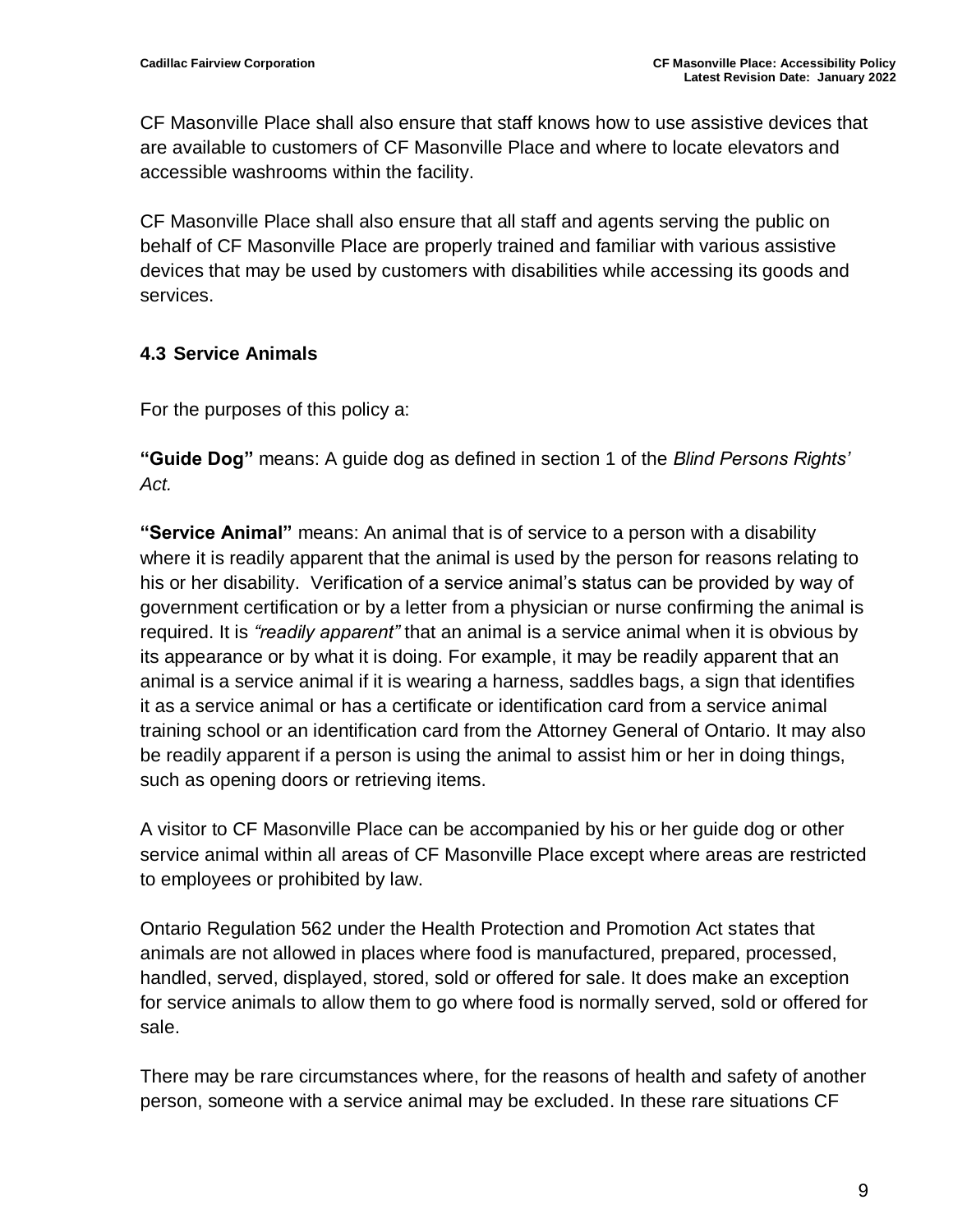Masonville Place's Security & Life Safety Manager shall be immediately notified. The Security & Life Safety Manager shall consider all relevant factors and options in trying to find a solution that meets the needs of both individuals.

#### <span id="page-9-0"></span>**4.4 Support Persons**

For the purposes of this policy a:

**"Support Person"** means: Any one person who accompanies a person with a disability in order to help that individual with communication, mobility, personal care or medical needs or with access to goods or services.

A support person may assist a person with a disability in using the washroom or change room or assist a person with speech impairment to facilitate communication. A support person may be a paid professional, a volunteer, a family member or friend of the person with a disability.

At no time shall a person with a disability who is accompanied by a support person be prevented from having access to his or her support person while on CF Masonville Place premises.

#### <span id="page-9-1"></span>**4.5 Notification of Disruptions in Service**

Persons with disabilities often rely on specific facilities and services at CF Masonville Place and as such, disruption in their operations may negatively affect the customer experience while visiting the centre. Elevators, Personal Elevating Devices, Perimeter Access, Barrier Free Washrooms, Water, and Heating & Air-conditioning are among those services and as such; disruption in their operations must be communicated appropriately.

All CF Masonville Place administration staff, customer service and building operations personnel will be informed immediately upon identifying that one of the above facility services are disrupted.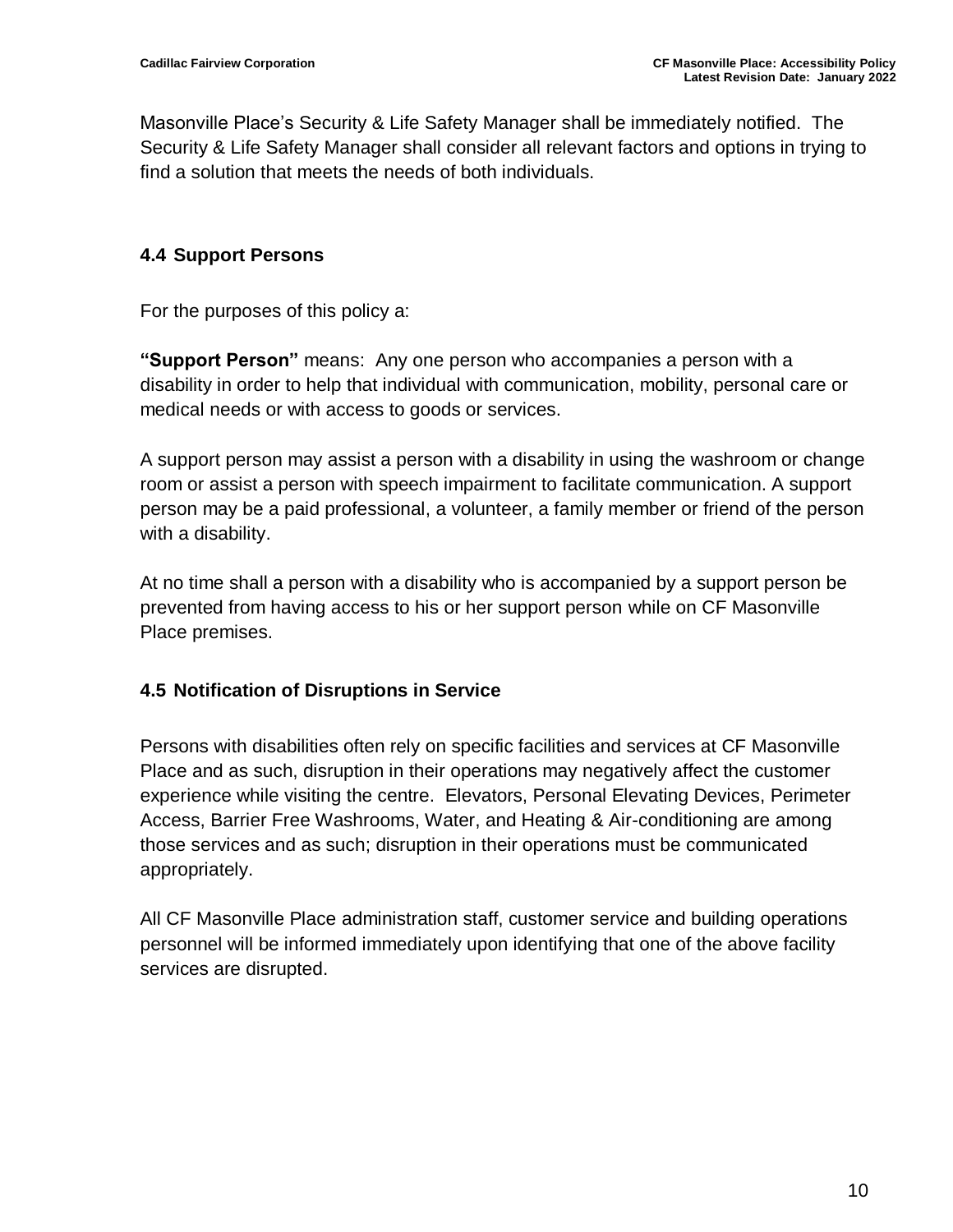#### **4.5.1 Notice of a Planned Service Disruption to Base Building Accessibility Services**

- 1) Internal Department heads for Operations and Security & Life Safety shall notify of any planned or future disruptions in advance of 7 days.
- 2) Members of Operations, Security & Life Safety and Guest Services shall notify Tenants by way of e-mail and / or written memorandum of the disruption.
- 3) The tenant communication shall contain the following information;
	- i) How long the disruption is expected to last;
	- ii) What alternative facilities or services exist.
- 4) Individual tenants will communicate internally to its staff and advise staff to contact stakeholders and clients scheduled for appointments about the service disruption as applicable.
- 5) As a general rule, planned disruptions shall be communicated to affected tenants in advance of seven days. Tenant contacts are responsible for their respective internal communications.
- 6) Upon restoration of the service Members of Operations, Security & Life Safety and Guest Services shall notify the tenant contacts via email or written memorandum and advise that the service disruption has ended.
- 7) CF Masonville Place shall notify the public in advance of any planned service disruptions, by way of posting on the property's website any planned or future work that may affect these services and posting signage at the entrances closest to facility affected by the planned disruption. Notice should include:
	- i) the reason for the disruption
	- ii) its anticipated duration
	- iii) a description of alternative facilities or services, if available.

#### **4.5.2 Notice of an Unplanned (Unexpected or Emergency) Disruption to Base Building Accessibility Services**

Once an unplanned disruption of base building services has been identified, notice should be provided as soon as possible to ensure timely notification to Tenant Contacts.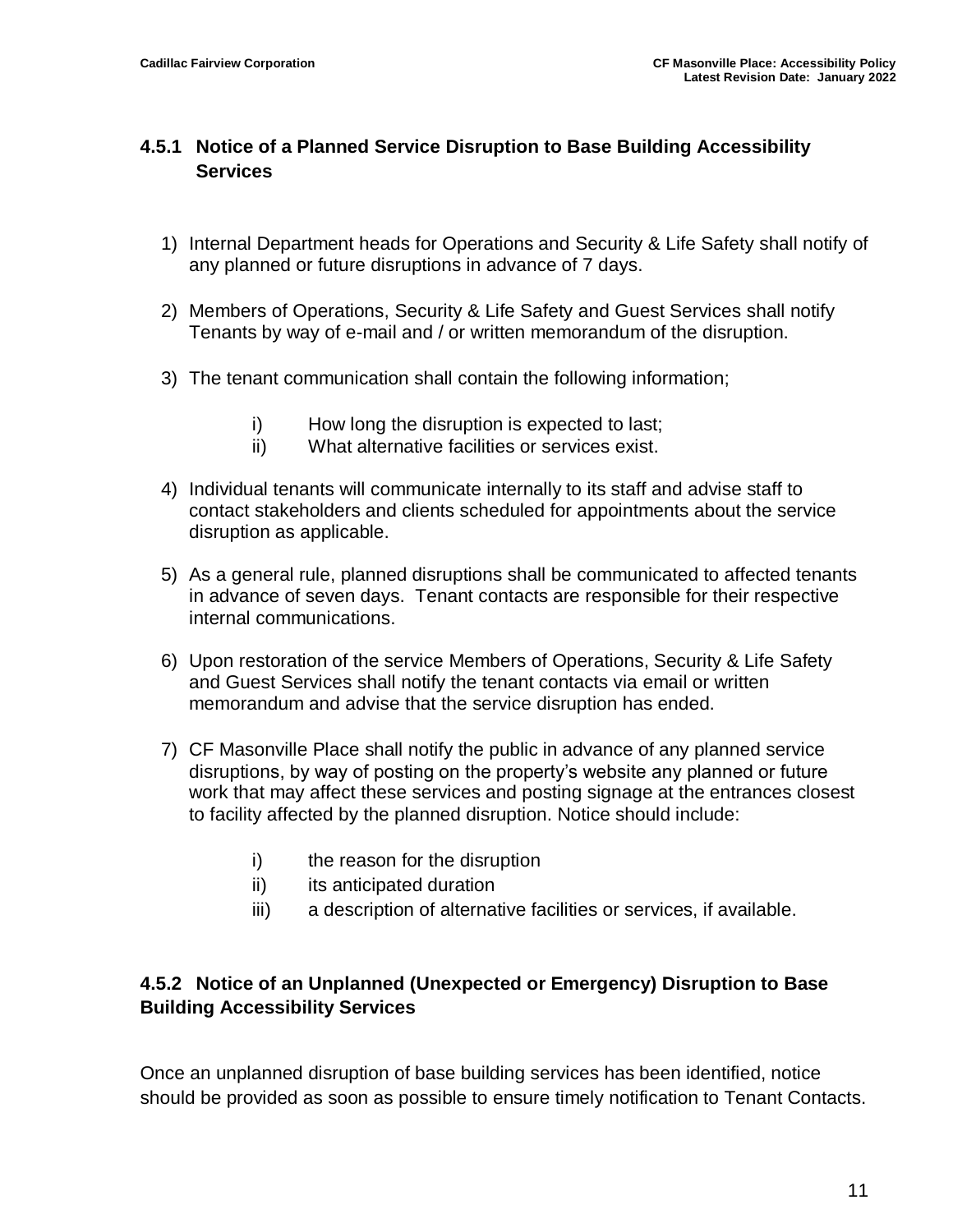- 1) CF Masonville Place's Internal Department Heads are to notify Security & Life Safety Manager and Operations Manager of any unplanned disruptions.
- 2) The Members of Operations, Security & Life Safety and Guest Services shall notify Tenant Contacts by way phone and/or written communication.
- 3) The tenant communication and / or Emergency Notification System message shall contain the following information;
	- iii) How long the disruption is expected to last;
	- iv) What alternative facilities or services exist.
- 4) Individual tenants will communicate internally to its staff and advise staff to contact stakeholders and clients about the service disruption as applicable.
- 5) Upon restoration of the service disruption Members of Operations, Security & Life Safety and Guest Services shall notify the tenant contacts via email or written memorandum and advise that the service disruption has ended.

#### **4.5.3 Tenant Service Disruption – Isolated to specific Tenant / Floor**

- 1) CF Masonville Place's Tenant or applicable representative to notify Operations Manager and/or Security Manager of the disruption.
- 2) Security & Life Safety Manager to begin investigation to determine if the service disruption is isolated or building wide.
- 3) If the disruption is identified as being isolated, tenant notifications shall be made to the affected areas by way of email or written memorandum.
- 4) The tenant communication and / or Emergency Notification System message shall contain the following information:
	- v) How long the disruption is expected to last;
	- vi) What alternative facilities or services exist.
- 5) If the disruption affects the tenant's capability of conducting business, Operations Manager and / or Security & Life Safety Manager shall also provide notification within the Common Area of the affected devices with the intent of notifying visitors of the disruption prior to attending the tenant suite.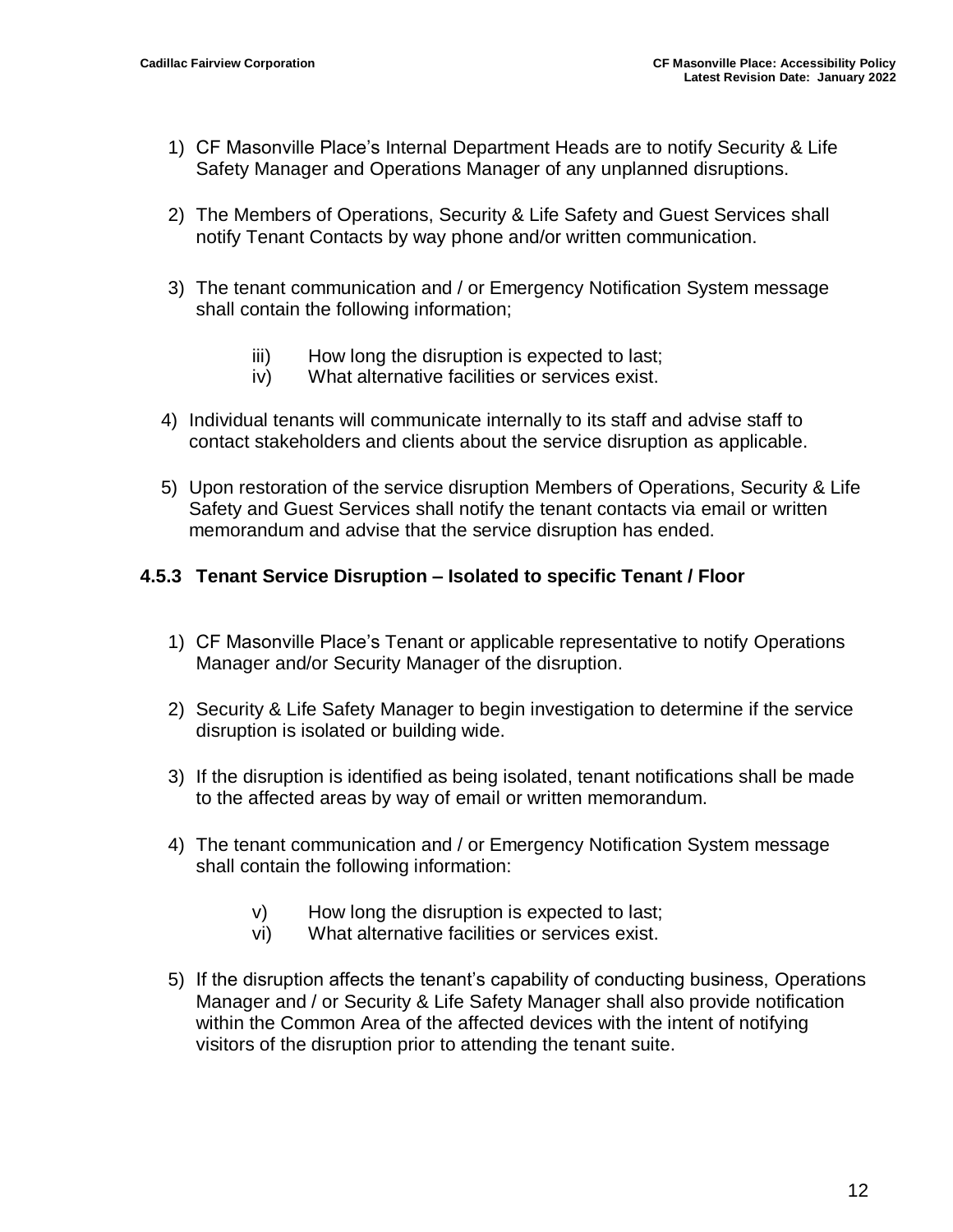- 6) Individual tenants will communicate internally to its staff and advise staff to contact stakeholders and clients scheduled for appointments about the service disruption as applicable.
- 7) Upon restoration of the service disruption, Security Manager shall notify the tenant contacts via email or written memorandum and advise that the service disruption has ended. All applicable signage shall be removed at such time.
- 8) CF Masonville Place will inform members of the public who are on-site of any unplanned disruptions in the following ways:
- Facilities and Service disruptions will be posted on the CF Masonville website; <https://www.cfshops.com/masonville-place.html>
- Signage will be posted at all six public exterior entrances to the mall
- Signage will be posted in the interior of the mall where customers may have entered through stores that have public exterior entrances.

#### <span id="page-12-0"></span>**5.0 Information and Communication Policy**

For the purposes of this policy an:

**"Accessible Communication Supports"** means: Captioning, alternative and augmentative communication supports, plain language, sign language and other supports that facilitate effective communications.

**"Accessible Formats"** means: Large print, clear text, recorded audio and electronic formats, Braille and other formats usable by persons with disabilities.

**"Extranet website"** means a controlled extension of the intranet, or internal network of an organization to outside users over the Internet;

**"Internet website"** means a collection of related web pages, images, videos or other digital assets that are addressed relative to a common Uniform Resource Identifier (URI) and is accessible to the public;

**"Intranet website"** means an organization's internal website that is used to privately and securely share any part of the organization's information or operational systems within the organization and includes extranet websites;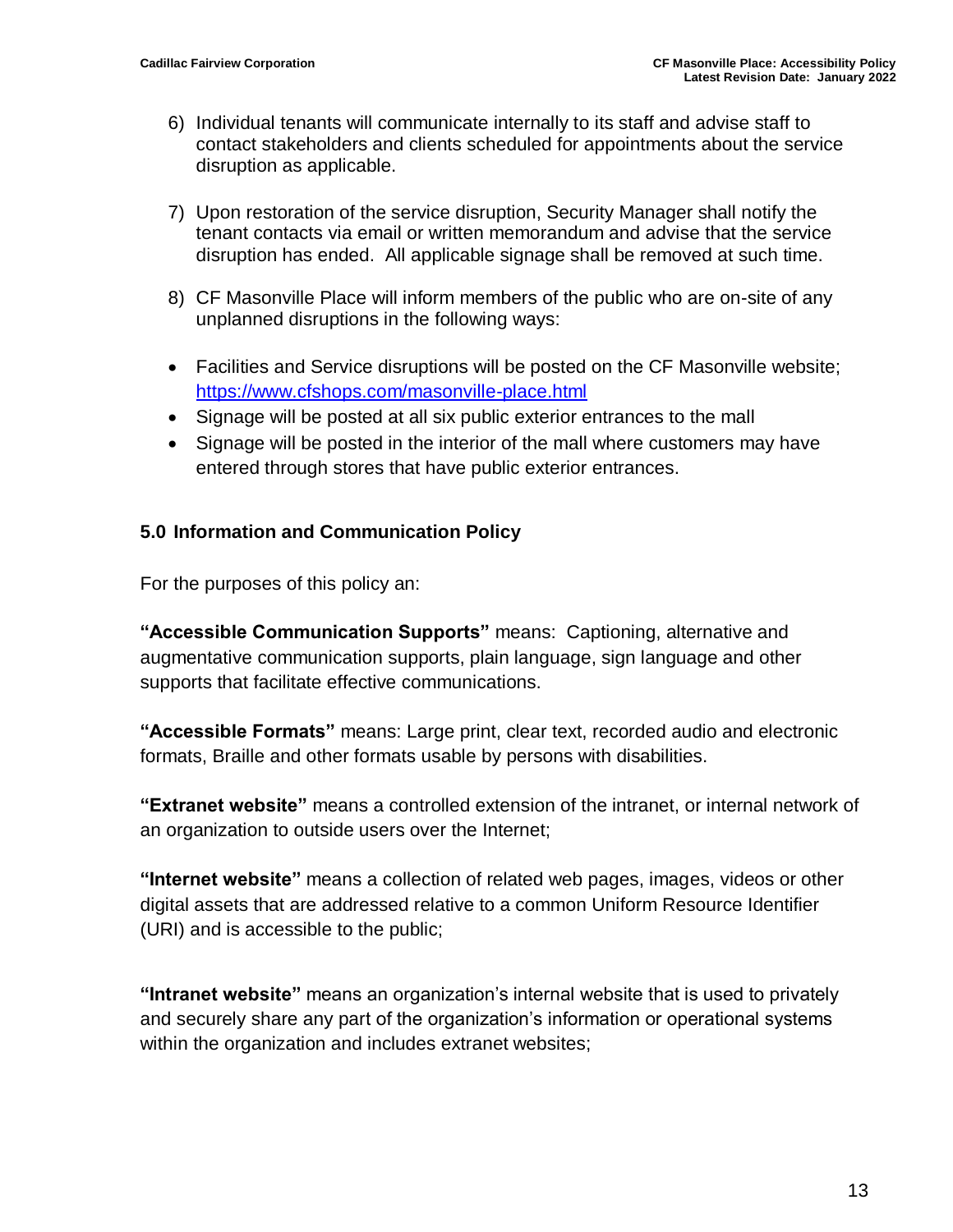**"New internet website"** means either a website with a new domain name or a website with an existing domain name undergoing a significant refresh;

**"New intranet website"** means either an intranet website with a new domain name or an intranet website with an existing domain name undergoing a significant refresh;

#### <span id="page-13-0"></span>**5.1 Website Accessibility**

Beginning January 1, 2014, any new website design, new internet website or intranet website, or web-based applications that Cadillac Fairview controls directly or through a contractual relationship that allows for modification of a product will also conform to W<sub>3</sub>C WCAG 2.0 Level A.

#### <span id="page-13-1"></span>**5.2 Availability of Information in Alternate Format**

CF Masonville Place information will be made available to the public in an accessible format or via accessible communication support upon request. Timeframes for providing these formats will be dependent upon the format requested but will be provided as soon as is practicable.

#### <span id="page-13-2"></span>**6.0 Employment Policy**

Accommodation **shall** be provided to applicants selected to participate in assessment or selection process, upon request. Suitable accommodation **shall** be provided in manner that takes applicant's accessibility needs.

Successful applicant **shall** be informed of availability of accommodation and **shall** be provided with accommodation policy when making offer of employment.

#### <span id="page-13-3"></span>**6.1 Workplace Emergency Response Information**

Workplace Emergency procedures, plans and safety information will be made available to CF Masonville Place staff in an accessible format or via accessible communication support upon request. Timeframes for this information will be dependent upon the format requested but will be provided as soon as is practicable.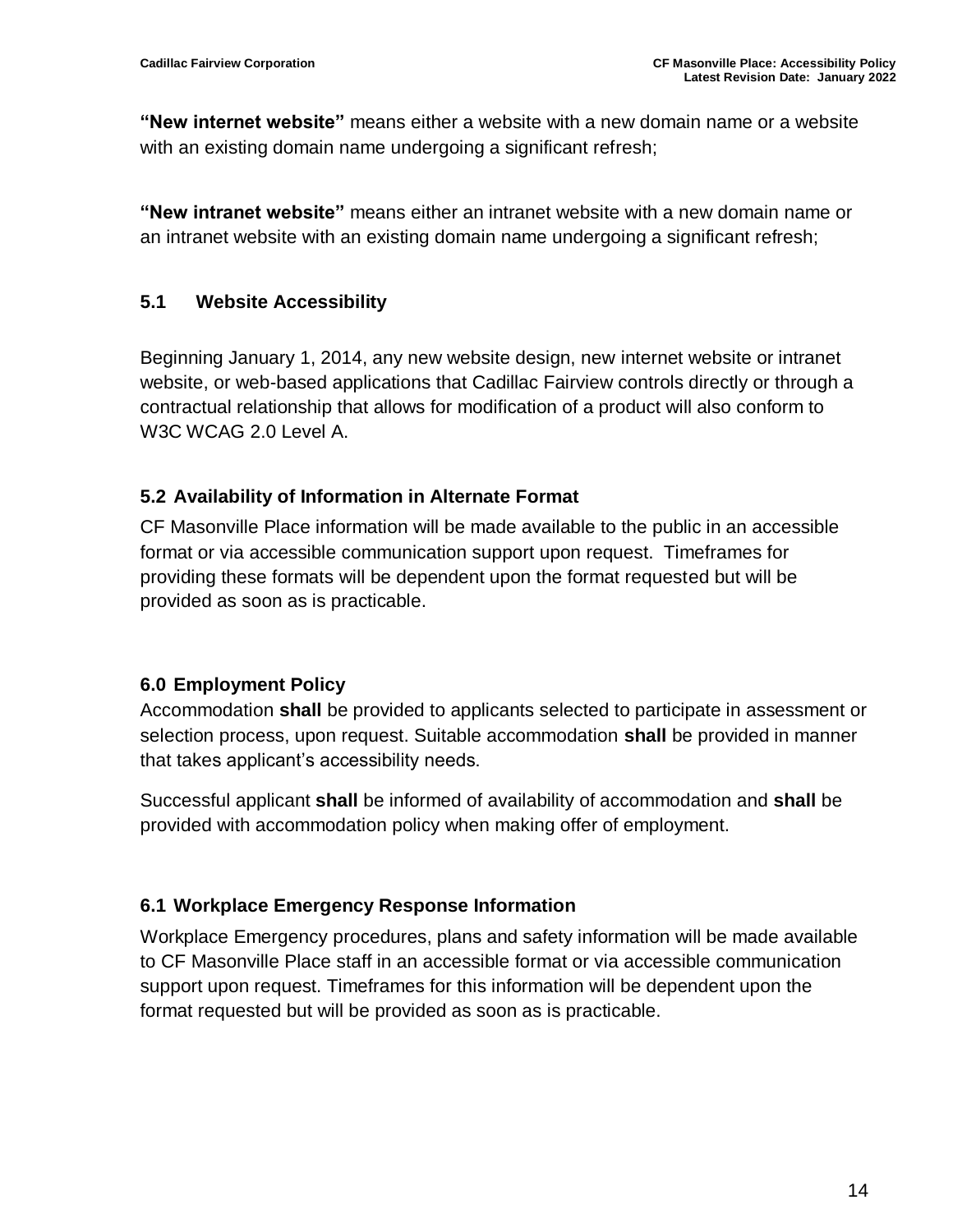#### <span id="page-14-0"></span>**6.2 Individualized Emergency Response Plans for Cadillac Fairview Employees**

CF Masonville Place's staff with disabilities that may require assistance in an emergency situation are encouraged to identify their accessibility needs to their immediate supervisor so that individualized emergency accommodation plans can be created. Individualized plans will be created using the company's template. The emergency response plan may include other employees assisting the person with the disability. With the consent of the employee requesting assistance, the emergency response plan shall be shared with individuals designated to provide assistance. This information will be maintained confidentially.

#### <span id="page-14-1"></span>**7.0 Training**

In maintaining CF Masonville Place's commitment in ensuring the "customer experience" to all visitors, a training program will be initiated for all customer service and security personnel. The training program is internet based and provides information on providing assistance to persons with various disabilities.

Topics reviewed within the program include:

- 1. An overview of the purposes of the AODA;
- 2. Overview of Accessible Customer Service and Integrated Accessibility Standard requirements
- 3. Instruction on how to interact and communicate with people with various types of disabilities
- 4. Information on inappropriate ways of interacting with persons with disabilities.
- 5. Overview of the company's obligation to provide information in alternate formats and alternate communication supports upon request including:
	- a. Review of different types of alternate formats
	- b. Review of alternate communication supports (sign language, gestures, boards with symbols, voice-synthesizers, etc.)
	- c. Review of company's alternate format service provider (when identified) and process relating to securing information in alternate formats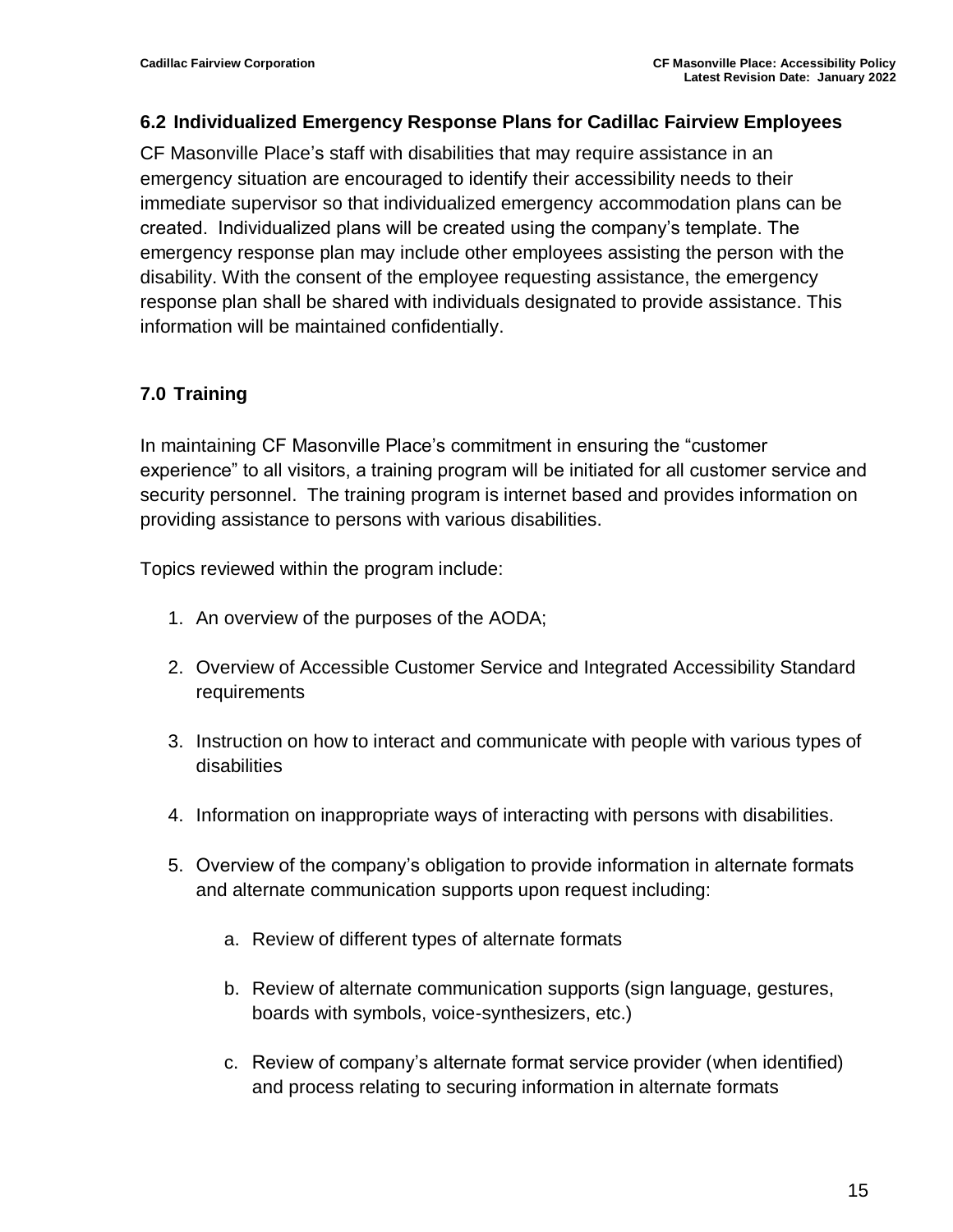- d. Review of tracking system used for alternate formats upon request
- 6. Instruction on interacting with people with disabilities who use assistive devices or require the assistance of a guide dog, other service animal or a support person
- 7. Information on how to use equipment or devices available at CF Masonville Place, that may help people with disabilities access our tenant's services, such as: wheelchairs, elevators, escalators, automatic door openers.
- 8. Instruction on procedures for what to do if a person with a disability is having difficulty accessing CF Masonville Place or one of its many tenants.
- 9. Information contained within this document.

In addition to the above customer service training, management and supervisory staff will be trained in our obligations under the Ontario Human Rights Code.

Training records for the above training will be kept at Cadillac Fairview Organizational Development office at 20 Queen Street West, 5<sup>th</sup> Floor, Toronto, ON M5H 3R4. Training records contain the names of CF Masonville Place personnel and the dates in which the training was completed.

CF Masonville Place will maintain ongoing training with all employees on an as needed basis.

#### <span id="page-15-0"></span>**8.0 Customer Service Feedback Process**

In ensuring the CF Masonville Place maintains the highest level of service to visitors; a process of receiving customer service feedback has been established.

Upon receipt of any complaint, the employee receiving the complaint shall immediately forward it to Security & Life Safety Manager. An initial response will be made as soon as possible, normally within three business days acknowledging receipt and that the complaint is being reviewed. CF Masonville Place will take into account a person's accessibility needs when communicating, receiving and/or responding to the complaint.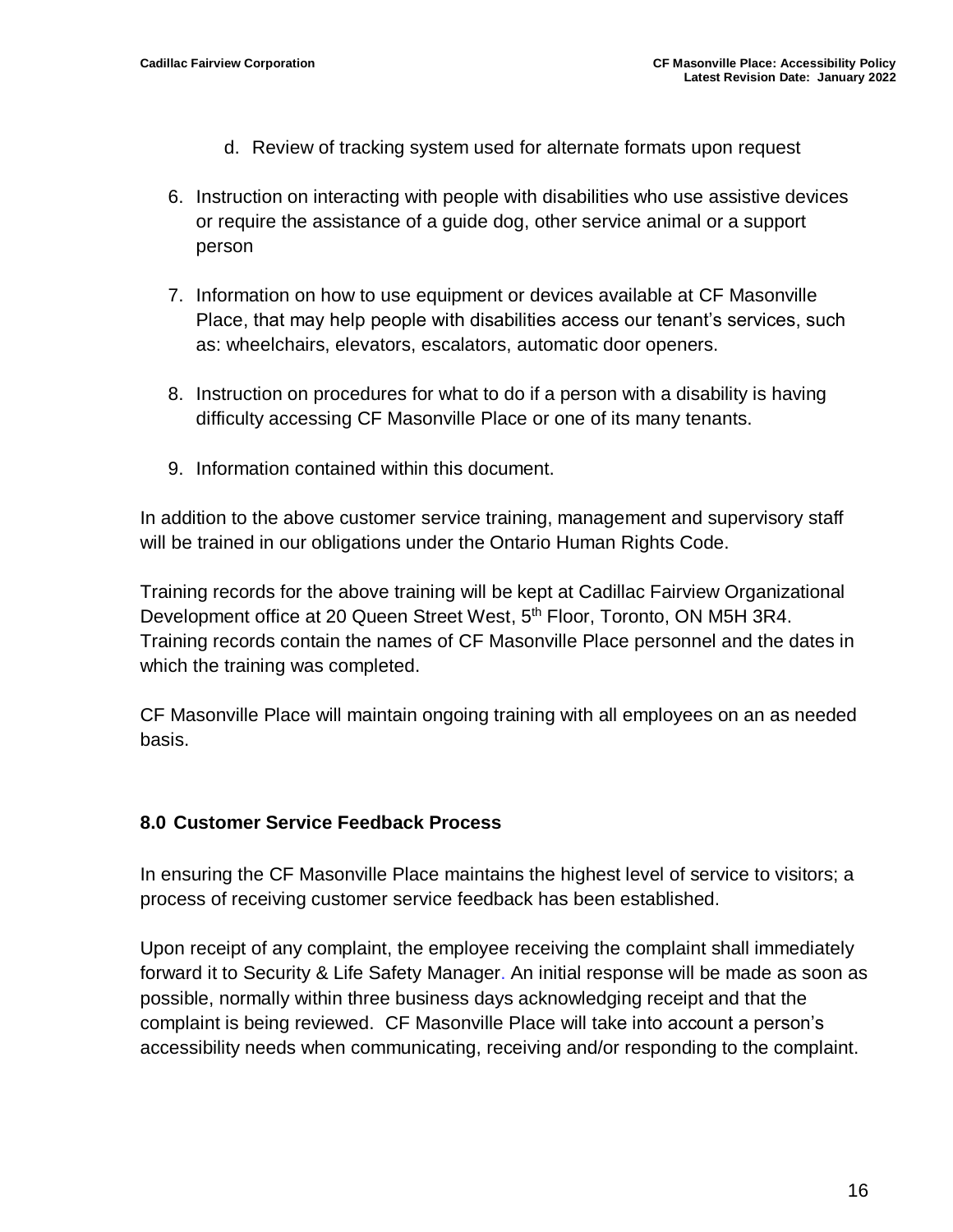Corporate Communications is available to provide support if additional assistance is required. In such cases, please contact **Corporate Communications @ [416-598-8200](tel:416-598-8200)**.

All inquiries, customer feedback and complaints may be submitted in one of the following ways:

<span id="page-16-0"></span>

|                    | In person (Orally): CF MASONVILLE PLACE  |                                                                  |
|--------------------|------------------------------------------|------------------------------------------------------------------|
|                    |                                          | Security Dispatch Office, Upper Level behind Milestones; nearest |
| to Entrance $#2$ . |                                          |                                                                  |
|                    | Monday – Saturday $10:00$ am – $9:00$ pm |                                                                  |
|                    | Sunday                                   | $12:00am - 5:00pm$                                               |
|                    |                                          |                                                                  |

- **By telephone:** CF MASONVILLE PLACE Security Dispatch Office 519-667-4884 Ext. 125235
- <span id="page-16-1"></span>**In writing:** CF MASONVILLE PLACE, Administration Office 1680 Richmond St. P.O. Box # 23 London, ON N6G 3Y9
- **Electronic Mail:** Matthew Little Security & Life Safety Manager Matthew.little@cadillacfairview.com

Customers with disabilities are welcomed to provide feedback in any manner deemed most convenient. Responses to feedback received from customers with disabilities will be provided in alternate formats or alternate communication supports upon request.

#### <span id="page-16-2"></span>**9.0 Multi-Year Accessibility Plan and Annual Progress Reports**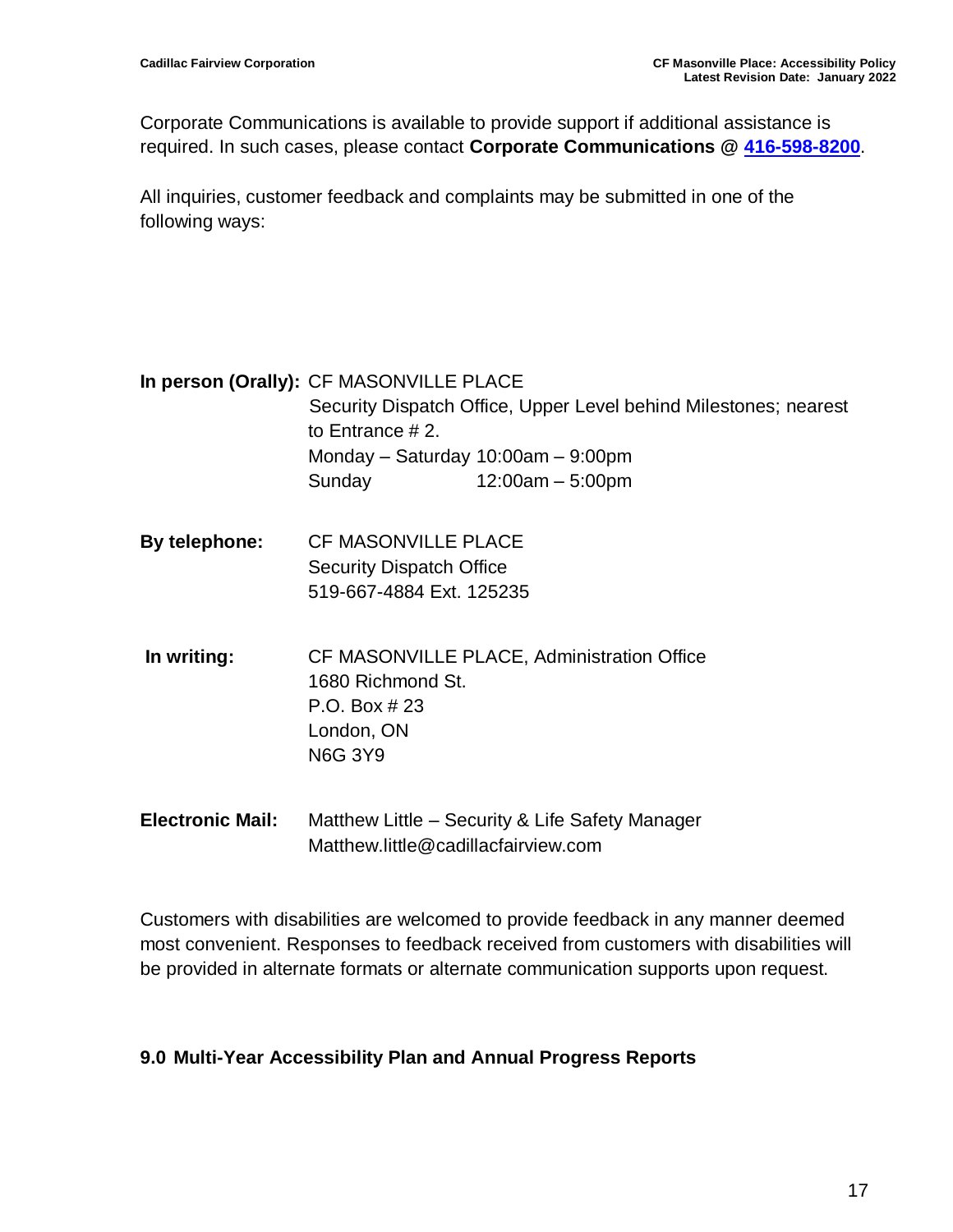Cadillac Fairview and CF Masonville Place will draft and make public a Multi-Year Accessibility Plan to address compliance requirements of O. Reg. 191/11 and O. Reg. 413/12. Cadillac Fairview and CF Masonville Place will also draft and make public annual progress reports outlining steps taken to meet the goals and objectives of the Multi-Year Plan.

#### <span id="page-17-0"></span>**10.0 Emergency Preparedness**

Management of incidents involving persons with disabilities is covered in the respective property Emergency Response Plan, and in case of fire, under the specific Fire Response Plan. These plans describe the operational and personnel requirements for assisting persons with disabilities and their support parties or animals.

#### **10.1 Emergency Procedures, Plans and Public Safety Information**

Emergency procedures, plans and public safety information that are available to the public, including any relevant updates, will be made available to the public and in an accessible format or via accessible communication support upon request. Timeframes for provision of this information will be dependent upon the format requested but will be provided as soon as is practicable.

CF Masonville Place staff will be trained in emergency response policies and procedures as they relate to people with disabilities, including how to communicate emergency information, how to offer evacuation assistance to people with disabilities and how to identify accessible and safe evacuation routes.

In addition to the existing plans, it is prudent to maintain some basic equipment on site that may be of use to persons needing assistance because of disabilities.

Equipment that may be of use includes:

#### **For High Rise or Multiple Levels Buildings**

- a) Wheelchairs, Rescue Chairs or Manual Lifting Devices
- b) Predetermined Waiting Areas on Each Floor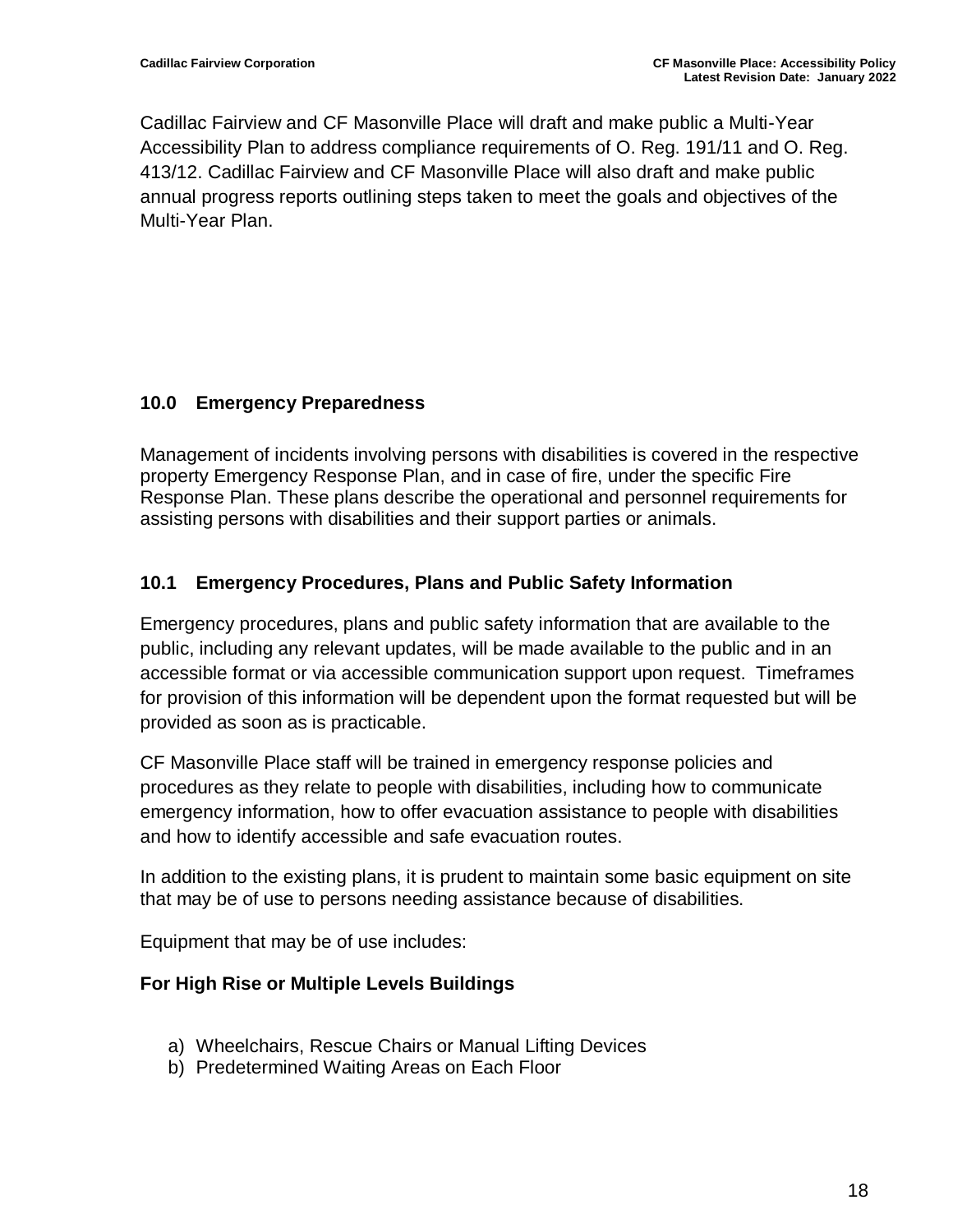#### **For All Properties**

- a) Wheelchairs and personal walking canes
- b) Batteries
- c) Writing board and writing materials

#### <span id="page-18-0"></span>**11.0 Communication Plan and Availability of this Policy**

CF Masonville Place shall notify the public of the availability of these policies and procedures and of our compliance with the AODA's Accessibility Standards for Customer Service and Integrated Accessibility Standards. Therefore, if any person requests a copy of this policy we will provide a copy taking into account the person's accessibility needs. This may include, but is not limited to, using the following formats:

- Large print, Braille,
- Audio format such as CD or digital audio format;
- Easy-read, simplified summaries of materials

CF Masonville Place has its own provider for alternate formats. To arrange for alternate formats for this policy for people with disabilities upon request, please contact:

<span id="page-18-1"></span>Sandra Lorentiu, General Manager Phone: 519-667-4884 ext. 125225 Email: Sandra.lorentieu@cadillacfairview.com Mailing Address: 1680 Richmond St. PO Box 23, London, ON N6G 3Y9

A copy of this policy will also be posted on the CF Masonville Place website [https://www.cfshops.com/masonville-place.html](https://www.cfshops.com/masonville-place.html%20in) in an accessible format (i.e. accessible PDF).

#### <span id="page-18-2"></span>**12.0 Review Process**

At minimum, this policy will be reviewed annually by appropriate CF Masonville Place staff. The review process, however, may be affected by AODA Regulations as they are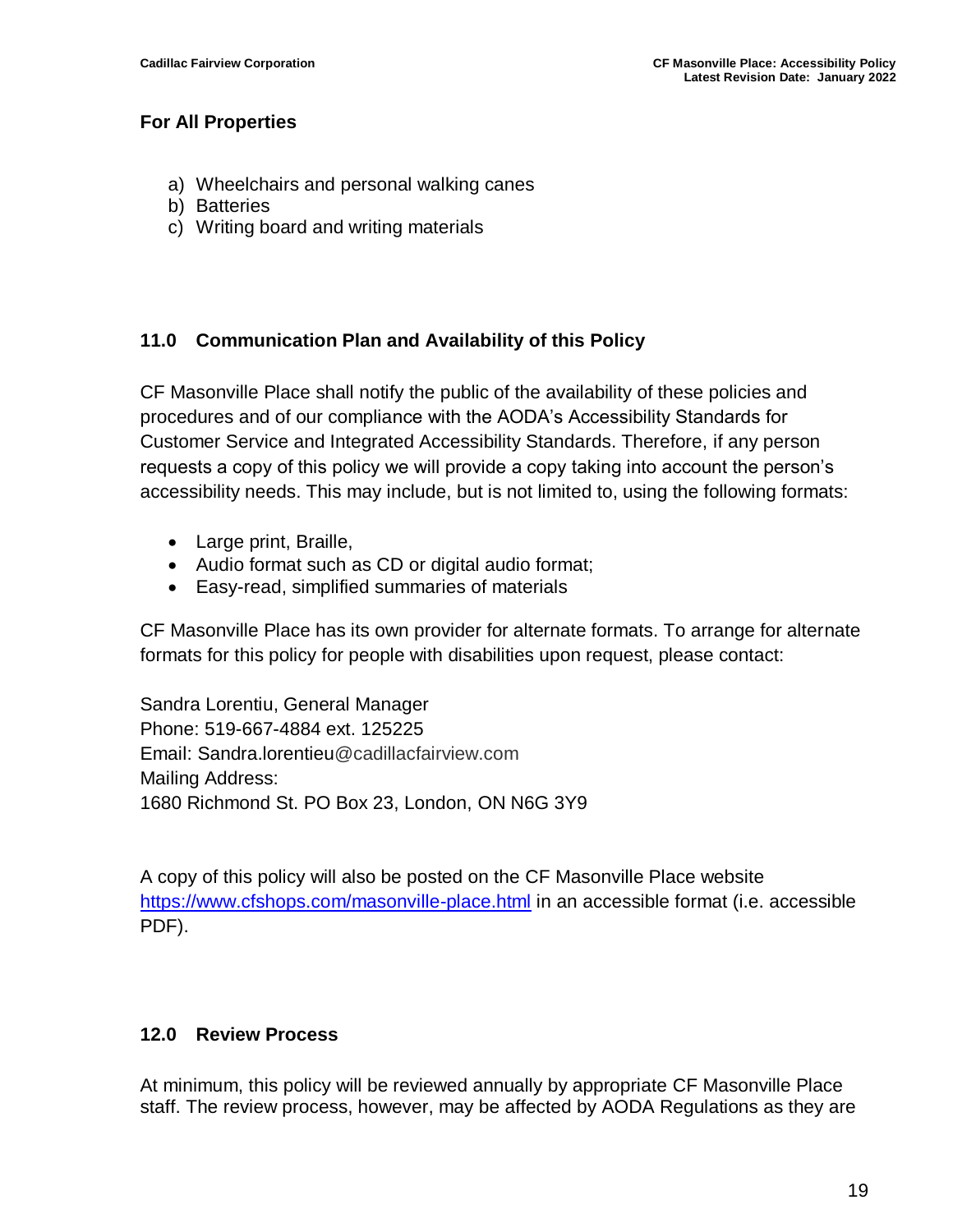announced. This policy, therefore, will also be reviewed upon announcement of any new Accessibility Standards of the AODA, 2005 to ensure integration and consistency with this policy. The policy may be modified to ensure full compliance with the AODA, 2005.

**ORIGINAL POLICY DATE: October 31, 2011**

**LAST UPDATE: 15 December 2020**

**RESPONSIBLE DEPT: CF Masonville Place Administration** 

## **Lower Level Site Plan**